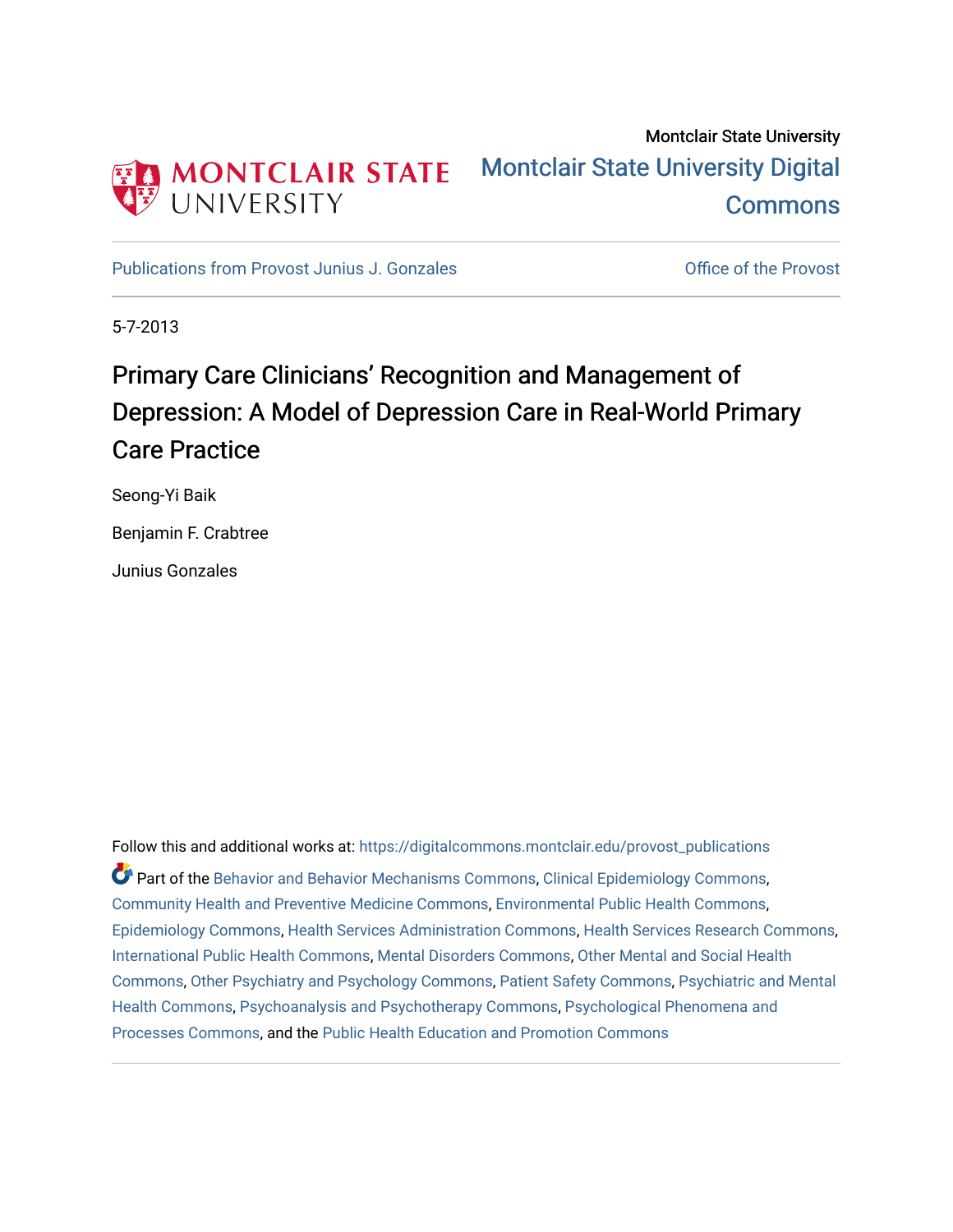# Primary Care Clinicians' Recognition and Management of Depression: A Model of Depression Care in Real-World Primary Care Practice

Seong-Yi Baik, PhD $^{\rm l}$ , Benjamin F. Crabtree, PhD $^{\rm 2}$ , and Junius J. Gonzales, MD, MBA $^{\rm 3}$ 

<sup>1</sup>University of Cincinnati, Cincinnati, OH, USA; <sup>2</sup>UMDNJ Robert Wood Johnson Medical School, New Brunswick, NJ, USA; <sup>3</sup>University of Texas-E Paso, El Paso, TX, USA.

BACKGROUND: Depression is prevalent in primary care (PC) practices and poses a considerable public health burden in the United States. Despite nearly four decades of efforts to improve depression care quality in PC practices, a gap remains between desired treatment outcomes and the reality of how depression care is delivered.

**OBJECTIVE:** This article presents a real-world PC practice model of depression care, elucidating the processes and their influencing conditions.

DESIGN: Grounded theory methodology was used for the data collection and analysis to develop a depression care model. Data were collected from 70 individual interviews (60 to 70 min each), three focus group interviews  $(n=24, 2 h$  each), two surveys per clinician, and investigators' field notes on practice environments. Interviews were audiotaped and transcribed for analysis. Surveys and field notes complemented interview data.

PARTICIPANTS: Seventy primary care clinicians from 52 PC offices in the Midwest: 28 general internists, 28 family physicians, and 14 nurse practitioners.

KEY RESULTS: A depression care model was developed that illustrates how real-world conditions infuse complexity into each step of the depression care process. Depression care in PC settings is mediated through clinicians' interactions with patients, practice, and the local community. A clinician's interactional familiarity ("familiarity capital") was a powerful facilitator for depression care. For the recognition of depression, three previously reported processes and three conditions were confirmed. For the management of depression, 13 processes and 11 conditions were identified. Empowering the patient was a parallel process to the management of depression.

CONCLUSIONS: The clinician's ability to develop and utilize interactional relationships and resources needed to recognize and treat a person with depression is key to depression care in primary care settings. The interactional context of depression care makes empowering the patient central to depression care delivery.

Electronic supplementary material The online version of this article (doi[:10.1007/s11606-013-2468-3](http://dx.doi.org/10.1007/s11606-013-2468-3)) contains supplementary material, which is available to authorized users.

Received May 13, 2012 Revised January 03, 2013 Accepted April 11, 2013 Published online May 7, 2013 KEY WORDS: depression; primary care; health services research; model; theory; qualitative research; interaction. J Gen Intern Med 28(11):1430–9 DOI: 10.1007/s11606-013-2468-3 © Society of General Internal Medicine 2013

 $\bf{D}$  epression is a prevalent, disabling, and costly health condition in the U.S.<sup>1,2</sup> More than half of the people with mental health issues seek mental health care from primary care clinicians (PCCs).[3](#page-8-0) Approximately 75 % of PCCs practice in small, local group practices (ten or fewer clinicians per office).[4](#page-8-0) Research has revealed that depression care by PCCs is not optimal; PCCs fail to recognize depression in up to half of patients, and even when they do, they fail to provide adequate treatment for the majority of diagnosed patients.<sup>5,6</sup> Over nearly four decades, considerable efforts to understand depression care and improve its quality have identified three types of factors (system-related, clinician-related, and patientrelated) that are assumed to influence PCCs' ability to recognize and manage depression. $7-13$  $7-13$ 

From early work in the 1990s to the recent Patient-Centered Medical Home (PCMH) movement, numerous depression care quality interventions have been conducted. Conceptually, these interventions have either directly targeted PCC's ability and practice or attempted to change systems indirectly influencing them. Some interventions directly focus on increasing clinicians' awareness of the prevalence of depression, educating them about symptoms, giving feedback on performance, and encouraging use of screening and case finding instruments and clinical guide-lines.<sup>[14](#page-9-0)–[18](#page-9-0)</sup> Other interventions—mostly adding a collaborative care model with a chronic disease management focus<sup>19–[23](#page-9-0)</sup> emphasize multidimensional system changes to connect mental health care and primary care (whether co-located, collaborated, or integrated<sup>[24](#page-9-0)</sup>), such as developing collaborative relationships with mental health specialists (MHSs) or using additional non-physician practitioners (e.g., nurse care managers) or via means other than face-to-face encounters (e.g., telehealth).[25](#page-9-0)–[40](#page-9-0) Research aligned with still-developing PCMH concepts attempt to address patients as whole persons and make changes in systems that support the capacity of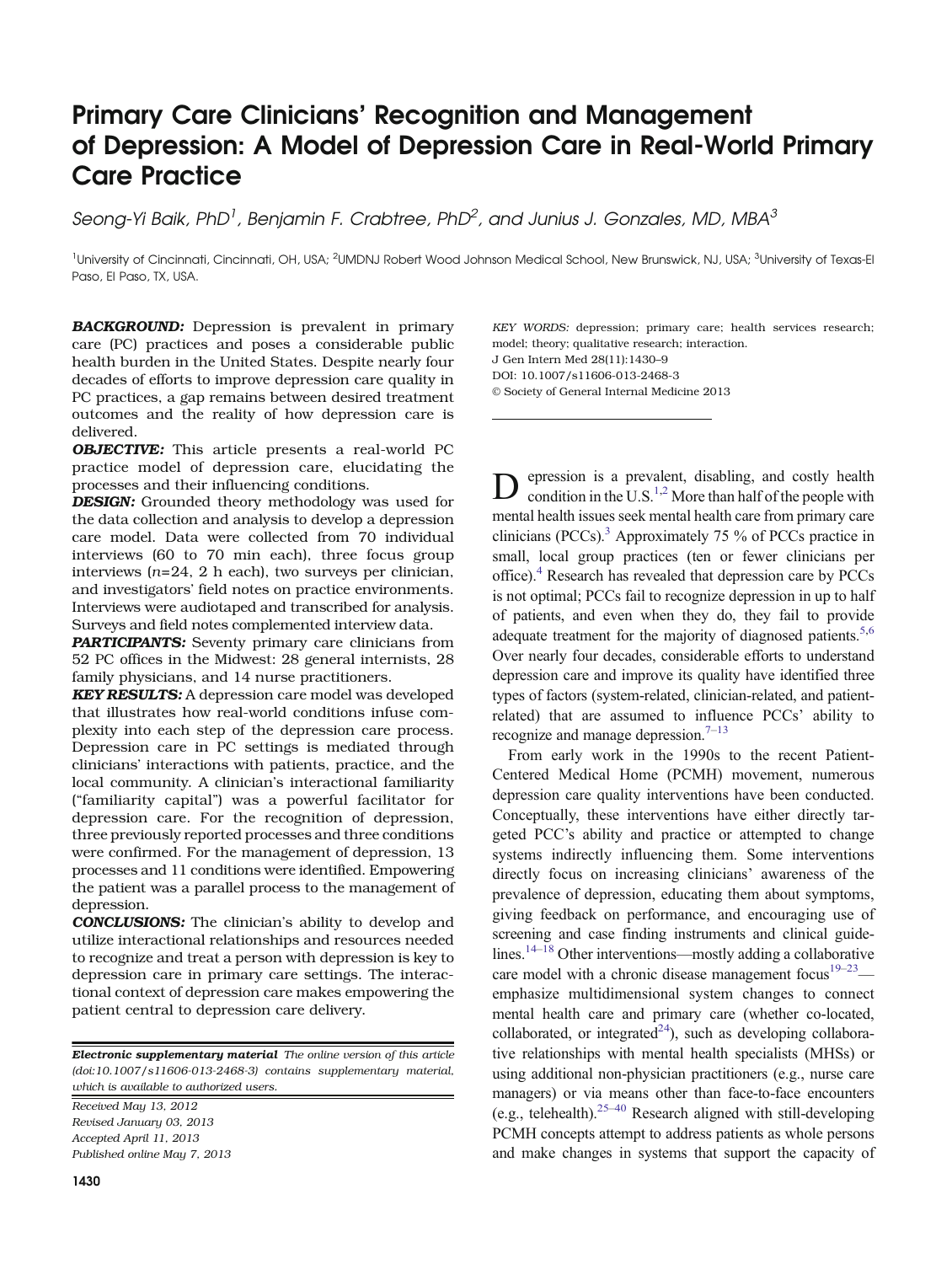clinicians to provide care more consistent with PC core concepts[.41](#page-9-0)–[48](#page-9-0) Results of interventions to date suggest that more comprehensive interventions are more effective, but they tend to be costly and conducted mostly in large health care systems.<sup>49–</sup>  $51$ In addition, although Veterans Affairs systems have begun to see early positive results,  $33,40$  even more comprehensive interventions have yielded limited enduring effects in real-world practices.<sup>50–[54](#page-9-0)</sup> A gap remains between desired outcomes and the reality of how care is delivered. To understand this gap, we present a real-world primary care practice model of depression care. This model was developed in a larger NIH-funded DEED (Describing the Enigma of Evaluating Depression) project that investigated depression care processes and conditions influencing PCCs' recognition and management of depression.

## **METHODS**

Grounded theory,  $55-57$  $55-57$  an interpretative research methodology designed to generate theory from data grounded in the perspectives of participants, was used to generate a model about how PCCs recognize and manage depression in everyday practice. To capture the evolving nature of theory development, while delving into theoretical gaps identified from ongoing analysis, the nature and sequence of interview questions evolved throughout the study. For example, after the first 24 cases, several salient conditions for depression care became evident, but it was not clear whether conditions were for recognition, management, or both. We also noted the clinicians' tendency to focus more on describing depression recognition than treatment. So in subsequent interviews, we asked clinicians to provide examples specific to those salient conditions, delving into details that helped clarify and refine analyses. We wondered whether the sequence of interview questions (from recognition to management) could explain the findings, so we restructured the sequence from management to recognition. This helped us to conclude that clinicians' tendency to describe issues related to processes between depression recognition and initial treatment reflects the reality of how depression care is practiced.

Using a purposeful sampling to reflect the diversity in PCCs, three types of PCCs (general internists, family physicians, and nurse practitioners) whose practice allowed longitudinal continuity with adult patients were eligible for the study. Physician assistants were not eligible because their licenses do not permit independent practice. Considering the study's complexity, feasibility, and our experiences conducting qualitative studies, we sought 70 PCCs. We began with a cohort of 30 PCCs, with roughly ten of each type. The first cohort enabled us to identify differences among the three groups of PCCs in depression care processes and conditions so we could recruit more or fewer PCCs from a certain PCC type (or clinician characteristics) to refine and fill emerging theoretical gaps. No group differences were identified in the

first cohort. The study included 70 PCCs from 52 offices in the Midwest: 28 general internists, 28 family physicians, and 14 nurse practitioners; 24 men, 46 women; 37 Whites (52.9 %), 23 African-Americans (32.9 %), nine Asians (12.9 %), and one Hispanic (1.4 %). Participants were recruited from diverse PC practices, ranging from seven private solo practices to small group practices to four federally-qualified community health centers. The clinicians' years of practice ranged from 1 to 30: 16 PCCs had more than 20 years, while 40 had more than 10 years. Eighteen of the 52 offices served primarily African-American patients. Each case included an in-person interview (typically 60–70 min); two surveys per clinician, one on current practices regarding treatment and referral decision making and one on attitudes about psychosocial aspects of care (see online appendix); and investigators' field notes on the practice environment. Twenty-four of the 70 PCCs also participated in one of three focus groups (2 h each) held toward the end of the study to confirm, disconfirm, and further discuss preliminary findings.

All individual and focus group interviews were audiotaped and transcribed. Data drawn from surveys and field notes were used to complement (vs. supplement) interview data. Open, axial, and selective coding<sup>55,56</sup> were used for analyzing interviews. Open coding (line by line or word by word) helped identify categories (concepts) that seem to comprise depression care practice reality related to recognition and management; categories at this stage were provisional, raising further questions and hypothetical answers. Axial coding (intense analysis around the "axis" of one category at a time) guided our identification of salient categories and enabled us to delve into dimensions/subdimensions while beginning to identify and describe roles and relationships (e.g., processes, conditions, consequences, purposes) in the emerging depression care model. Selective coding (coding systematically and concertedly related to core codes) later in the analysis delineated the scope and depth of categories by describing roles and interrelationships in detail to fit the model. Each research team member analyzed interview data; then the analysis was pooled to identify agreements and disagreements in interpretation. Interpretational disagreements were resolved in weekly team meetings by revisiting the source context and openly examining individual preconceptions brought into one's analysis. The team also discussed subsequent theoretical sampling decisions and interview questions based on ongoing analysis. The research team determined that 70 interviews were sufficient to achieve theoretical saturation (no new information regarding processes and conditions would be obtained with additional interviews). More details regarding interview questions and study methods can be found elsewhere.<sup>[58](#page-9-0)</sup>

### RESULTS

Through analysis of qualitative interview data and complementing surveys and field notes, we identified processes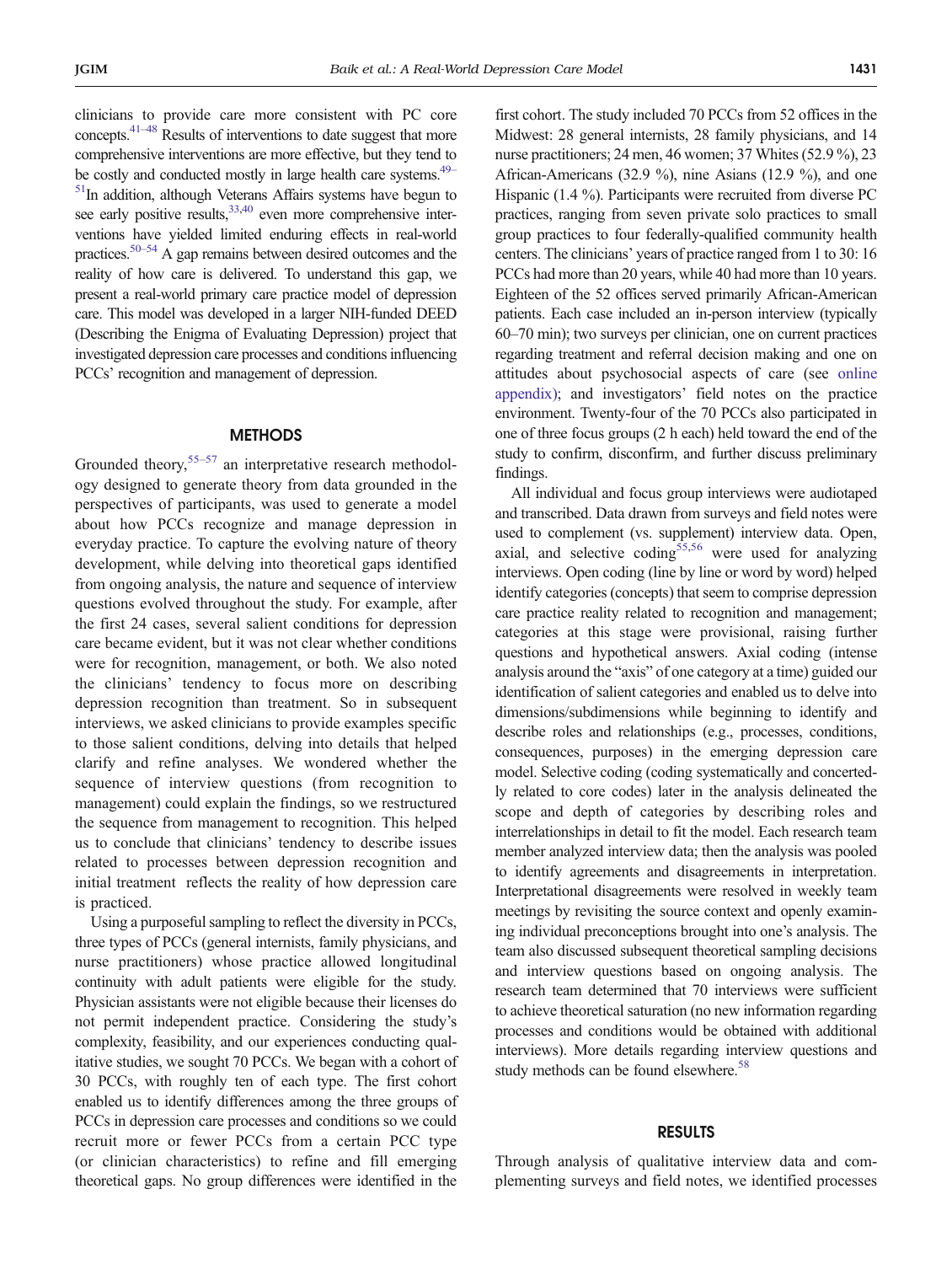and multiple conditions involved in PCCs' recognition and management of depression, and developed a model to depict how certain conditions influence processes followed by PCCs in recognizing and managing depression. Identified conditions can be conceptually categorized as provider/clinician-related, patient-related, clinical- or system-related, and community- or society-related. For conceptual clarity, the terms recognition and management were defined broadly to capture clinicians' perspectives on depression care in a real-world practice. For example, recognition included not only the clinician's cognitive process (e.g., "I wonder if this patient is depressed"), but also the clinician's decision to convey that recognition to patients. Similarly, management included various approaches used with patients. To describe the comprehensive model succinctly, processes and conditions are grouped into four depression care stages identified in the data: recognition (Fig. [1](#page-4-0)), between recognition and initial treatment (Fig. [2\)](#page-5-0), initial treatment (Fig. [3\)](#page-6-0), and subsequent treatment (Fig. [4\)](#page-7-0). Figures [2](#page-5-0), [3](#page-6-0), and [4](#page-7-0) depict management of depression. Finally, empowering the patient is presented as a parallel process used by some PCCs in depression management.

## The Recognition of Depression: Figure [1](#page-4-0)

This study confirmed previously identified three processes (ruling out, opening the door, and recognizing the person) and three conditions (time, experience, and familiarity with the patient)<sup>[59](#page-10-0)</sup> and dimensions of *clinical experience* that result in provider comfort, a potential mediating variable, in depression care.<sup>60</sup> Two other previously identified conditions (lack of objective evidence and stigma) were refined as clinical-related or system-related and society-related conditions, respectively.

# Between Recognition and Initial Treatment of Depression: Figure [2](#page-5-0)

Contrary to the assumption that once a diagnosis is made, clinicians proceed with treatment options, our analyses found that even when PCCs recognized depression they had to spend considerable time to convey (or "sell") their impression or diagnosis in ways that patients could understand and agree with. This necessitated lengthy negotiations that burdened the care system and clinicians in both time and emotion. Some clinicians acknowledged their hesitancy in "opening a can of worms" to deal with subsequent processes in depression care. Three conditions for conveying the depression diagnosis to patients were identified: the clinician's perceived role and competency (which resulted in the clinician's comfort) in depression care, time available in the visit, and the clinician's certainty about the diagnosis.

One exception to these three conditions was the case of transferring the patient out, which entailed same-day transfers of patients to an emergency department for psychiatric evaluation and treatment. Only one condition dictated the clinician's decision to transfer: perceived severity of the patient's depressive symptoms. If the symptoms were perceived as "really severe"—that is, the patient was homicidal or suicidal—clinicians pursued transfer, and did so regardless of depression care stage and other conditions such as the patient's acceptance, access to mental health care, or the clinician's time. Clinicians noted that they rarely had to transfer patients. Due to availability (or lack) of resources, PCCs felt more control when transferring patients to an emergency department than to a MHS.

Clinicians acknowledged difficulties in accurately assessing the severity of depressive symptoms as manifested in a particular patient. They agreed that interpreting severity could be more difficult with an unfamiliar patient or one who has multiple comorbid conditions or bipolar depression. How exactly clinicians interpret severity of depressive symptoms in a particular patient was not clear. However, they were consistent in assessing severity based on the extent to which depressive symptoms interfere with the patient's life in terms of daily functioning, social relationships, and job performance. In addition, the clinician's familiarity with the patient— knowing a particular patient's "usual self"—enabled clinicians to more quickly and accurately notice changes in the patient (leading to the clinician's recognition) and interpret the degree to which symptoms interfere with the patient's life.

Except in cases of "really severe" depressive symptoms, once the diagnosis is conveyed to patients, PCCs proceeded differently based on three conditions: the patient's acceptance of the depression diagnosis or treatment, the clinician's perceived severity of the patient's symptoms, and available time in the visit. The patient's acceptance (or nonacceptance) was the most salient condition determining the processes chosen thereafter. For patients who did not accept the diagnosis (or who did not reach a mutual understanding), depending on available time, two processes followed: convincing the patient and letting it go. If clinicians could not convince patients within available time, they attempted planting a seed in hopes the patient would eventually accept the diagnosis.

Accepting the diagnosis was not sufficient for initiating treatment. For those who accepted the diagnosis but not the treatment, depending on the clinician's perceived severity of depression symptoms, one of two processes was followed: waiting to see or letting it go.

The clinician's familiarity with the patient was an underlying factor that facilitated patient acceptance. When clinicians know the patient, they can tailor the diagnosis to be more acceptable, and patients are more likely to trust the clinician and, hence, are more likely to accept diagnosis and treatment options.

### Initial Treatment of Depression: Figure [3](#page-6-0)

Only when patients accepted the idea of both diagnosis and treatment could clinicians proceed with recommending treatment options. In considering initial treatment options,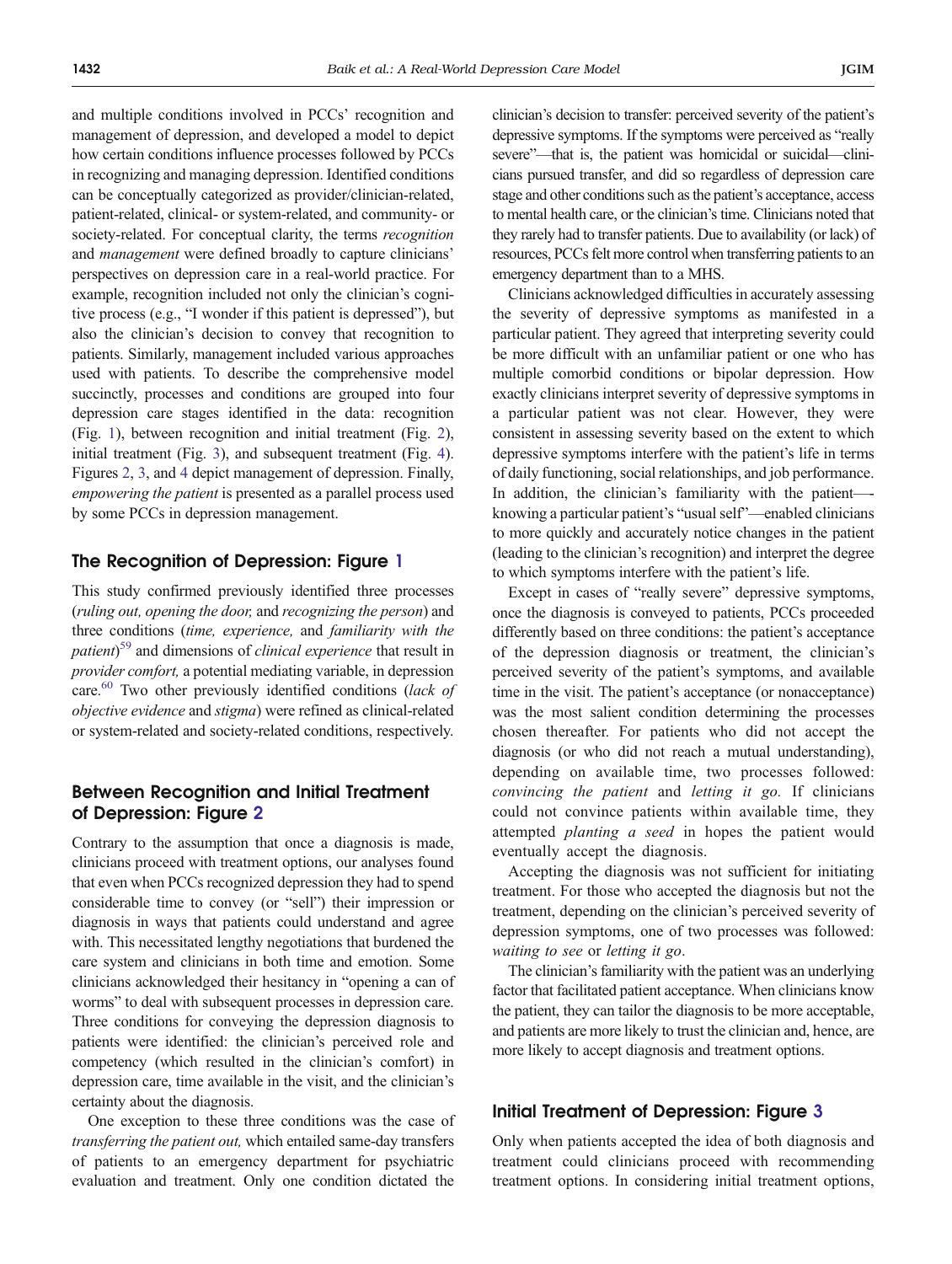Conditions under which patients present multiple issues without interpretation and three possible processes by which clinicians recognize depression

<span id="page-4-0"></span>

Figure 1. The recognition of depression. Reproduced with permission from Annals of Family Medicine 2005;3(1):31.

two processes were identified: (1) keeping the patient in, which entailed treating patients in the office with medication only, counseling only, or both medication and counseling (in office or by referral); and (2) sending the patient out, which entailed referral at the outset to a MHS.

While two conditions (clinician's comfort in depression care and access to a MHS) influenced clinicians' initial decision whether to keep in or send out patients, six conditions (in combinations) influenced which treatment option to pursue for a particular patient: (1) the clinician's perceived severity of depression symptoms; (2) the clinician's perceived causes of depression; (3) the patient's preference for (or resistance to) treatment options; (4) the clinician's perceived role and competency (resulting in their comfort) in depression treatment; (5) access to a MHS (via an individual or office network); and (6) available time in a particular visit.

Clinicians tended to treat depression with antidepressants for patients they perceived as having no situational causes and to recommend counseling for patients with situational causes. However, counseling as practiced in PC varied, ranging from brief life coaching to cognitive-behavioral therapy. Consistent with beliefs that a combination of medication and counseling is usually more effective than each alone, clinicians recommended both medication and counseling for patients perceived to be severely or severely to moderately depressed. But clinicians pointed out that patients do not always seek counseling outside, and clinicians often do not have time to provide in-office counseling. In mild and moderate depression, clinicians' approaches were inconsistent; some treated patients with medication only and others with counseling only; the patient's preference explained this apparent inconsistency. When there is no initial improvement, clinicians refer patients to MHSs. In most cases, patients were referred to psychiatrists for medications and to psychologists or social workers for counseling.

Getting stuck happened when clinicians were unable to refer patients and no improvement was seen from initial treatments in the PC office. The clinician's inability to refer patients was a multifaceted factor. The clinician cannot refer patients out when patients refuse to follow through or have no or limited access to MHSs (due to either the patient's lack of insurance or the clinician's lack of access to MHSs). Consequently, when clinicians felt stuck in depression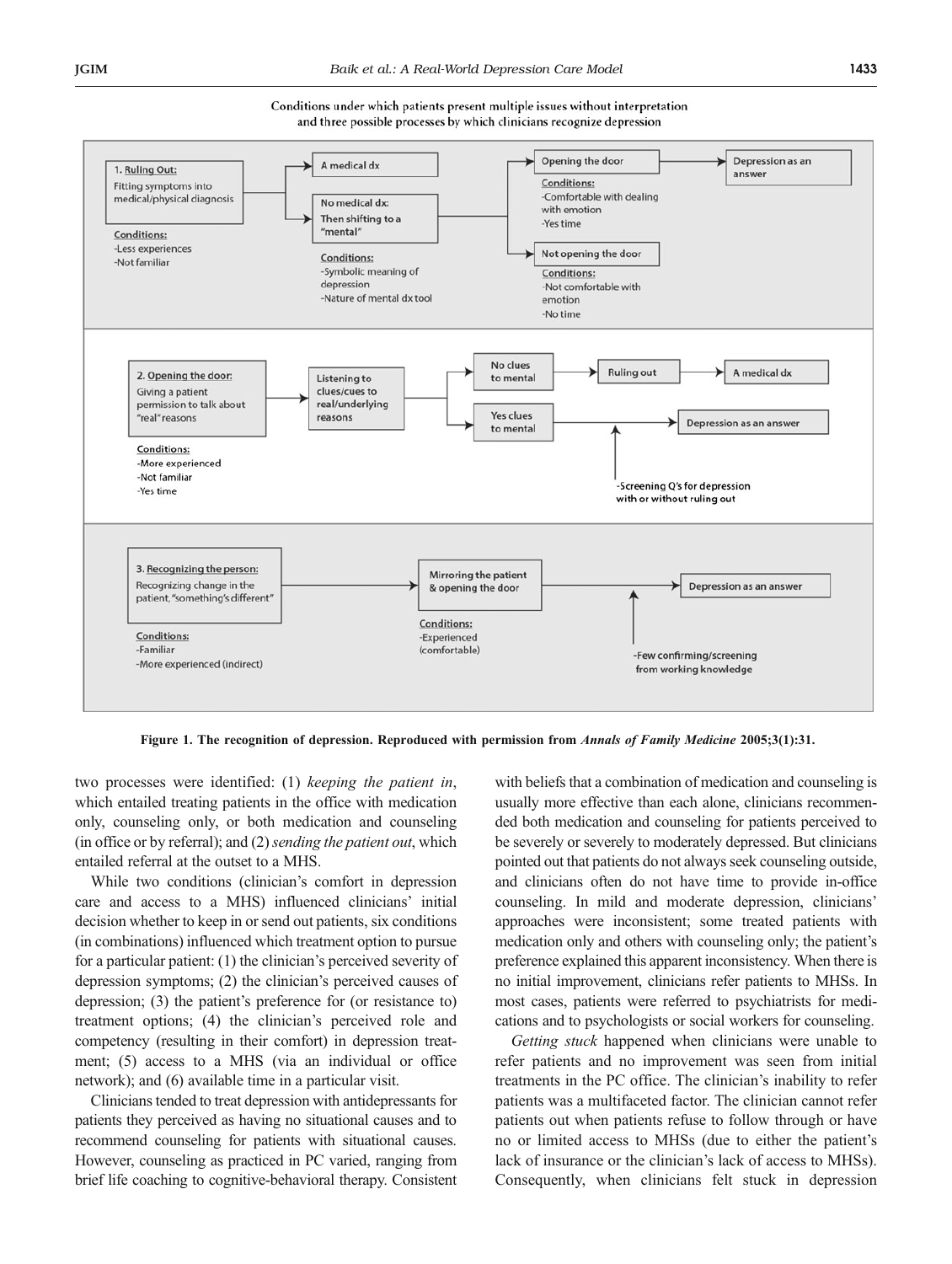<span id="page-5-0"></span>

Figure 2. Processes and conditions between the recognition and the treatment of depression. 1. Patient's acceptance of depression diagnosis or idea of treating depression. 2. Clinician's perceived severity of depressive symptoms of patient. 3. Clinician's perceived role and competency (Clinician comfortable) in depression care. 4. Time availability in the visit (Time). 5. Clinician's perceived diagnostic certainty.

treatments, they performed the task of filling in for a MHS (meaning they keep trying different medications or providing in-office counseling), which burdened the clinician in time and emotion.

Notably, the clinician's interactional familiarity with MHSs in the local community could prevent clinicians from getting stuck. The clinician, if familiar with the patient, could even match patients' needs with MHSs. Some clinicians attempted to match the patient's and the specialist's personalities or work styles, believing this match to be an important factor in the patient's adherence to the referral. Moreover, clinicians noted that patients are more likely to follow through when they can personally refer patients to a MHS by sharing with patients that they are familiar with referred specialists.

# Subsequent Treatment of Depression: Figure [4](#page-7-0)

When patients showed improvement with initial treatment, PCCs managed them by bringing the patients back. Two conditions influenced this process: the severity of depressive symptoms (perceived by the clinician) and medication side effects (experienced by the patient). Clinicians brought back patients more frequently when they perceived more severe depressive symptoms or lower tolerance to side effects. Even though each clinician described consistent approaches in how often he or she brings patients back and for what purposes, when analyzed collectively, there was no consistency or "golden rule."

Likewise, no consistency existed in the timing of getting the patient off medication or counseling (or both) when patients showed relatively consistent long-term improvement. Four conditions influenced this process: severity of depressive symptoms (perceived by the clinician), side effects of medication (experienced by the patient), the patient's preference, and the clinician's model of depression regarding how long antidepressants or counseling should be used.

Of the four conditions, the patient's preference was the most salient. Clinicians stated that, even though some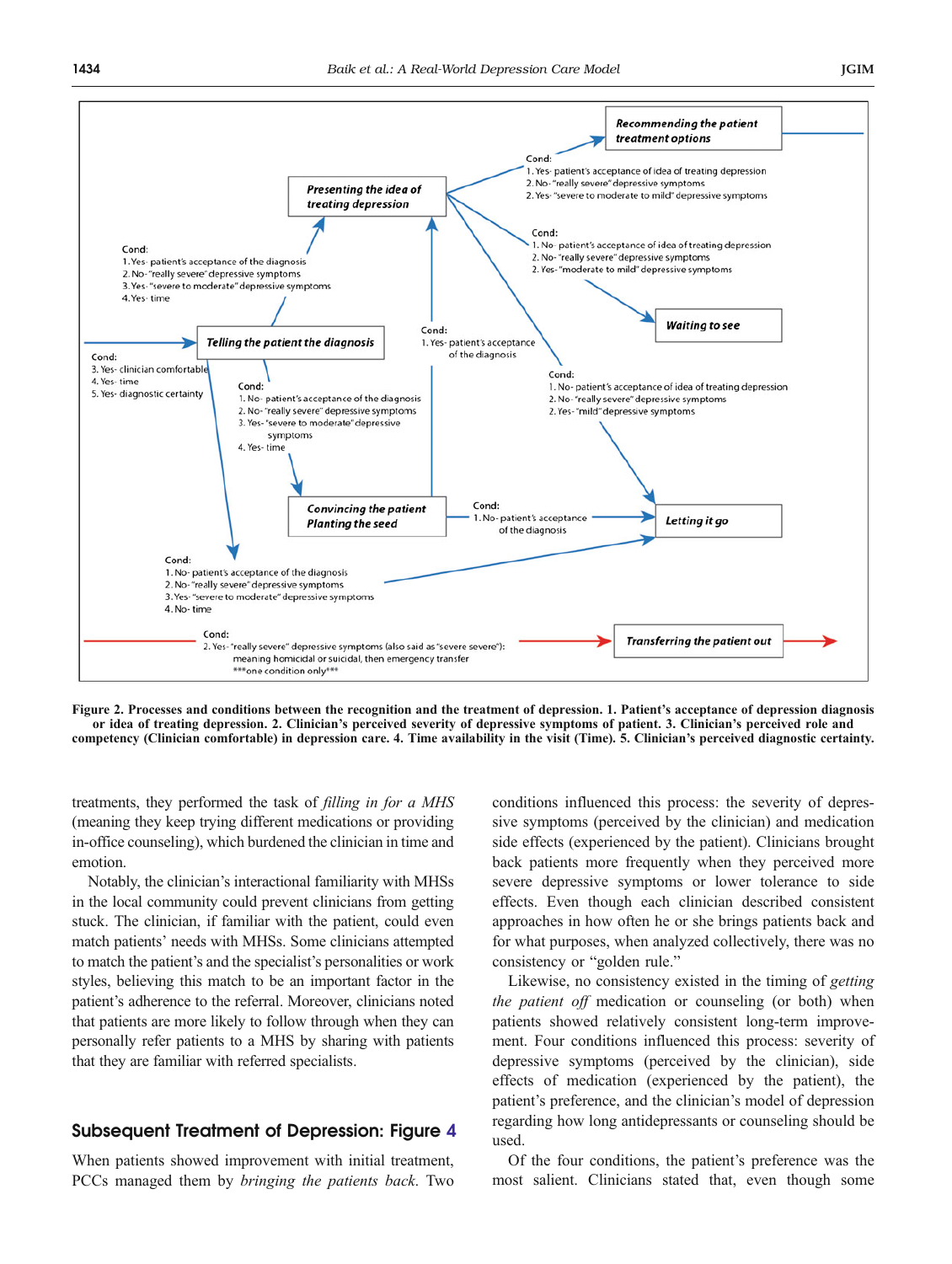<span id="page-6-0"></span>

Figure 3. The processes and conditions for the initial treatment of depression. 1. Clinician's perceived severity of depressive symptoms of patient. 2. Clinician's perceived apparent causes of patient's depression. 3. Patient's preference for/resistance to other options of in-office treatment. 4. Clinician's perceived role and competency (Clinician comfortable) in depression care. 5. Access to mental health specialists (MHS) in local community. 6. Time available in the visit (Time). 7. Improvement of the depressive symptoms.

patients (especially those with recurrent depression or family history) tend to be more willing to accept that they may need to be on medication for a long time, most patients (especially those experiencing side effects) do not want to stay on antidepressants more than a few months (much shorter than recommended in most cases). When patients do not agree with the clinician, they are more likely to discontinue recommended treatments, often without informing the clinician, or do not return for a subsequent visit.

# Empowering the Patient

In this parallel process to depression management, some PCCs empowered patients from the outset of the diagnosis to engage them in (1) understanding the diagnosis, (2) accepting the diagnosis and recommended treatments, (3) staying with treatments until long-term effects are achieved, and (4) better dealing with life stressors. Three conditions influenced whether and with which patients clinicians engaged in this process: the clinician's model of depression and depression care, the clinician's familiarity with the patient, and available time in the visit. Four strategies were used: using analogies; referring to the patient's experience with past successes; normalizing having depression; and telling patients what to expect with depression treatment, such as its course, outcome, and side effects of medications.

Clinicians considered depression an illness that touches many areas of patients' lives; hence, one cannot adequately treat depression without involving—and empowering—the patient. Clinicians' familiarity with patients helped them tailor strategies, such as choosing analogies that patients might identify with, using the patient's past success to boost self-esteem, and sometimes coaching on how to deal with job stress. Some clinicians mentioned that, given competing demands, they sometimes intentionally scheduled patients at the end of the day so they could spend more time. These clinicians acknowledged that this extra time was not recognized as part of an approved plan of care and was not reimbursable; they did it at their own expense. Not surprisingly, they were less willing to spend extra time with unfamiliar patients.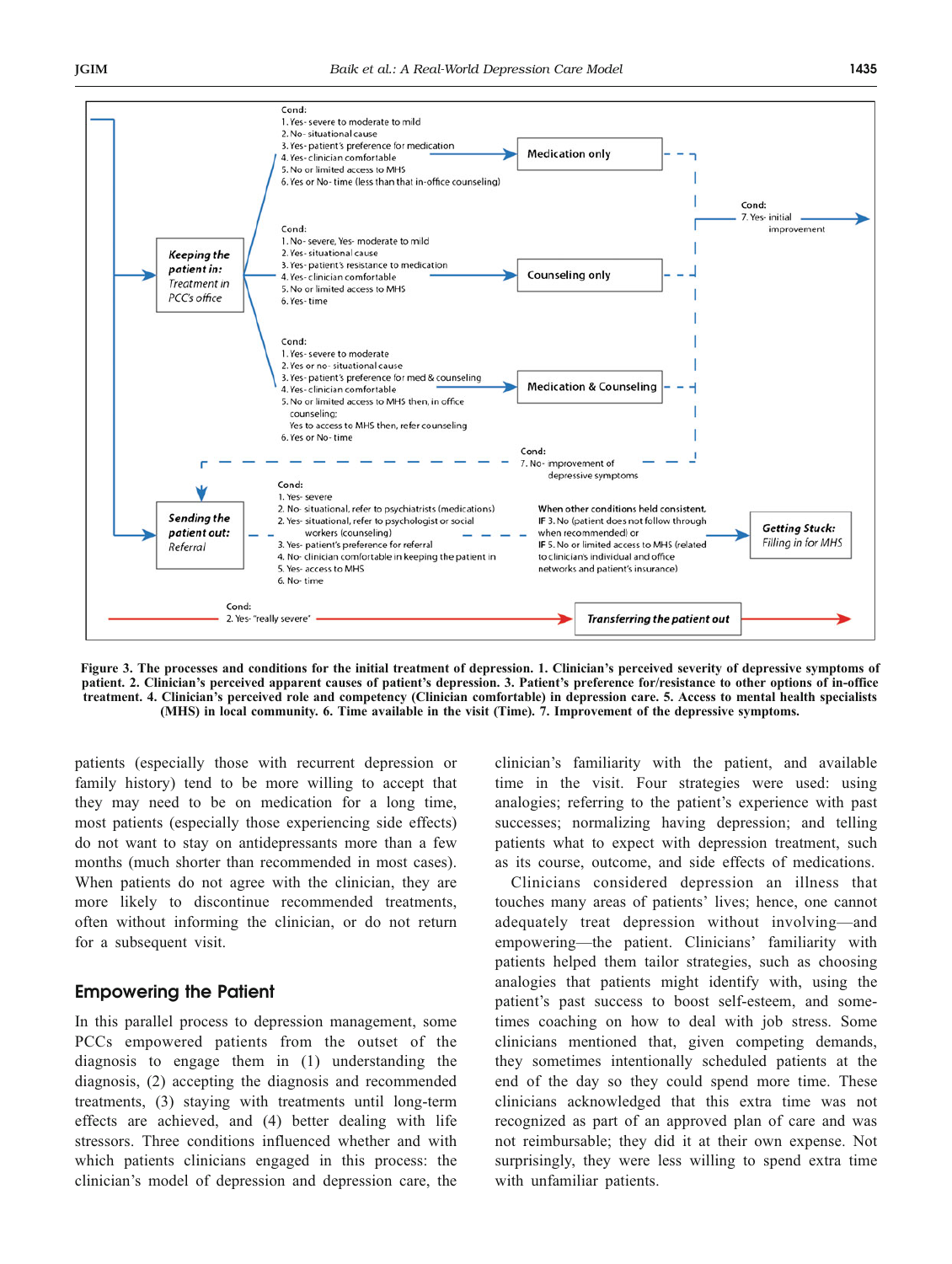<span id="page-7-0"></span>

Figure 4. Processes and conditions for Subsequent treatment. 1. Clinician's perceived severity of depressive symptoms of patient. 2. Side effects of medications experienced by the patient: patient's tolerance to side effects. 3. Patient's preference. 4. Clinician's models of depression treatment.

### **DISCUSSION**

The model sheds light on a seemingly simple question that has nevertheless remained an enigma for several decades: when effective treatment options are available for depression, why do we not see desired outcomes? This study reveals the complexity of this gap between desired and actual outcomes in depression care. In developing this model, grounded theory methodology was instrumental in theorizing depression care processes in the context of real-world conditions from the perspective of PCCs.

This model has several limitations. With clinicians' selfreports (via interviews and surveys) and investigators' observations, the findings might not reflect actual depression care cases. On the other hand, self-report data grounded in PCCs' perspectives enabled us to investigate the thought processes underlying clinical decisions. Our model illustrates salient conditions relevant to specific contexts of depression care processes (vs. all influencing conditions in general). Likewise, in real-world depression care encounters, these conditions occur in interactive combinations rather than as separate factors. In addition, patient-related factors were identified from the perspective of clinicians (vs. patients).

Reflecting upon depression care interventions to date and aspirations toward PCMH, the model suggests several findings relevant to practice, research, and health policy. A key to bridging the gap in depression care may lie in the understanding (or lack thereof) of depression care in realworld contexts. The model illustrates multiple processes to reach an outcome (whether negative or positive), with multiple conditions influencing each step. These conditions influence whether clinicians can proceed with processes that would lead to a desired outcome. Importantly, in the real world, these conditions operate in an interactional context and with a particular patient. While most research interventions conceptualize depression care in terms of management of "cases" or "diseases," often disregarding the person and interactional nature of people involved in those cases, PCCs in the real world cannot provide care without working with each individual with depression. In reality, a particular patient plays a role in depression care not as a separate "patient factor," but as part of an interactive "clinician– patient factor." The impact of system and other factors on outcomes of depression care is mediated through clinician– patient encounters.

As described by researchers<sup> $61$ </sup> and some clinicians in our study, this interactional context of depression care makes empowering the patient a necessary strategic process in providing depression care. Precisely in this context, clinicians point out a neglected distinction between provision of care (by clinicians) and receipt of care (by patients),  $62$  and the patient's noncompliance with or lack of adherence to recommended treatments is a plausible (albeit one-sided) explanation for the disconnect between provision and receipt of care. Researchers have found that continuity of care, allowing clinicians to establish and develop ongoing interactions that promote familiarity with their patients, is a fundamental dimension of quality care,  $63,64$  particularly for vulnerable patient populations[.65](#page-10-0) Our investigation concurs with these findings; a clinician's interactional familiarity with a patient enables clinicians to deliver more effective and efficient person-focused care. Moreover, our findings suggest that the importance of ongoing interactions and developed familiarity goes beyond interactions between clinicians and patients. Clinicians who are familiar with MHSs and resources available in their local community can avoid getting stuck or filling in for a MHS.

The model illuminates the gap between the PC practice reality of competing demands and the ability to design research interventions. Most PC patients present with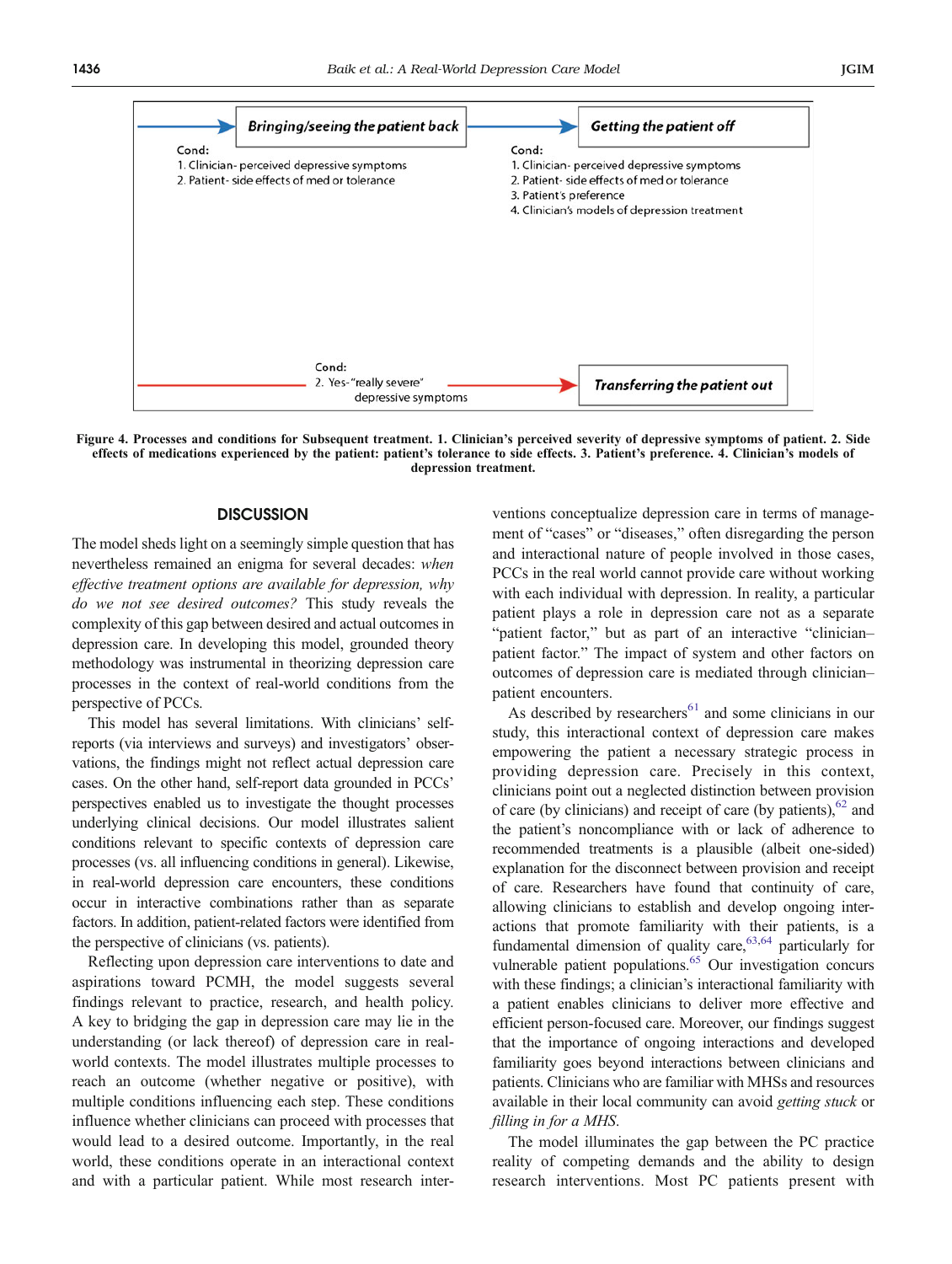<span id="page-8-0"></span>multiple or comorbid conditions in a visit,  $66$  necessitating processes of sorting to identify and prioritize what conditions can and should be managed. Negotiation becomes an inevitable process to reach a common understanding on priorities and approaches in managing those conditions. As PCCs pointed out, sorting and negotiating are essential processes for providing care in ways that patients prefers or are more willing to receive, but these are time-intensive processes. This time-intensive reality of depression care has not been fully realized in depression care research interventions. In most interventions, by conceptual and analytical necessity, a single condition is an inclusion criterion, and care choices of further decision processes are given, frequently excluding patients with comorbid conditions and attempting to control outliers. As a result, such interventions fail to replicate the PC reality, and thus are unlikely to be applicable and sustainable in real-world practices.

The PCCs in this study described a gap in current disease-oriented health care reimbursement systems. While shared decision making is regarded as a gold standard,  $67$ and the length and quality of time spent with one's clinician are often indicators of quality care, $68$  in reality, time spent with patients with depression in shared decision-making care cannot be reimbursed. While merely extending time may not always lead to higher quality of care,  $69$  an investigation of PCMH found that allocating more time to PCCs for patient encounters generated a higher-quality care outcome.[46](#page-9-0) Consistent with those findings, we discovered that time constraints hindered even experienced clinicians' ability to deliver depression care, even with familiar patients.[58](#page-9-0)[,59](#page-10-0)

Depression care quality interventions to date have tended to focus on larger practices that comprise about one-fourth of US PC practices. The other three-fourths of PC practices are individual or small group practices with scarcer resources. Recent PCMH investigations in smaller practices[45,47,48](#page-9-0) suggest the possibility of multiple paths to achieve desired outcomes and that a ground-up approach tailored to complex local contexts and perspectives is key to the successful development and enduring transformation of practices. Assisting personal transformations of clinicians and other agents, while conceptualizing such transformation as evolving (vs. mechanistic) interactions is an important dimension for such practice transformations. These findings are conceptually consistent with our findings in that depression care is mediated through accumulated, local, contextbound interactions of the clinicians—with their patients, with their practices, and with other clinicians and practices in their communities. In particular, interactional familiarity (developed from ongoing relationships and continuity of care) is a powerful facilitator –"familiarity capital" that can expedite depression care processes and provide care in ways in which patients are more receptive to.

In conclusion, our model signifies that depression care in primary care settings is mediated through the clinician's interactional familiarity and that real-world conditions infuse complexity into each step of the depression care process. This interactional context of depression care makes empowering patients central to its delivery. Future research is needed to investigate ways to develop and improve PCCs' familiarity capital in their local communities.

Acknowledgements: Contributors: We would like to thank all the clinicians who participated in this study for their time as well as their genuine and candid perspectives on their everyday practices and on depression care. We also thank the DEED project investigators for their participation in ongoing data analysis: Dr. Jean Anthony, Dr. Barbara Bowers, Dr. Jeffery Susman, and Dr. Bas Tidjani.

Funder: This study was fully funded by the National Institute of Mental Health (R34 071719).

Prior presentations: Portions of the manuscript content have been presented at the following national conferences:

Integrating Service, Integrating Research for Co-Occurring Conditions: A Need for Views and Action, March 2–3, 2009. Washington, DC.

AcademyHealth Annual Research Meeting, June 28–30, 2009. Chicago, IL.

AcademyHealth Annual Research Meeting, June 27–29, 2010. Boston, MA.

**Conflict of Interest:** The authors declare that they do not have any conflicts of interest.

Corresponding Author: Seong-Yi Baik, PhD; University of Cincinnati, P.O. Box 210038, Cincinnati, OH 45221-0038, USA (e-mail: Seongyi.baik@uc.edu).

#### **REFERENCES**

- 1. Satcher DS. Executive summary: a report of the surgeon general on mental health. Public Health Rep. 2000;115:89–101.
- 2. Donohue JM, Pincus HA. Reducing the societal burden of depression: a review of economic costs, quality of care and effects of treatment. PharmacoEconomics. 2007;25:7–24.
- 3. Kessler RC, Merikangas KR, Wang PS. Prevalence, comorbidity, and service utilization for mood disorders in the United States at the beginning of the twenty-first century. Annu Rev Clin Psychol. 2007;3:137–58.
- 4. Wolfson D, Bernabeo E, Leas B, Sofaer S, Pawlson G, Pillittere D. Quality improvement in small office settings: an examination of successful practices. BMC Fam Prac. 2009;10:14. doi[:10.1186/1471-2296-10-14](http://dx.doi.org/10.1186/1471-2296-10-14).
- 5. Hirschfeld RM, Keller MB, Panico S, et al. The national depressive and manic-depressive association consensus statement on the undertreatment of depression. JAMA. 1997;277:333–40.
- 6. Wang PS, Land M, Olfson M, Pincus HA, Wells KB, Kessler RC. Twelvemonth use of mental health services in the United States: results from the national comorbidity survey replication. Arch Gen Psychiatry. 2005;62:629–40.
- 7. Marks JN, Goldberg DP, Hillier VF. Determinants of the ability of general practitioners to detect psychiatric illness. Psychol Med. 1979;9:337–53.
- 8. Goldberg D, Steele JJ, Johnson A, Smith C. Ability of PC physicians to make accurate ratings of psychiatric symptoms. Arch Gen Psychiatry. 1982;39:829–33.
- 9. Wells KB, Hays RD, Burnam MA, Rogers W, Greenfield S, Ware JE Jr. Detection of depressive disorders for patients receiving prepaid or fee-forservice care. Results from the medical outcomes study. JAMA. 1989;262:3298–302.
- 10. Roter D, Lipkin M Jr, Korsgaard A. Sex differences in patients' and physicians' communication during PC medical visits. Med Care. 1991;29:1083–93.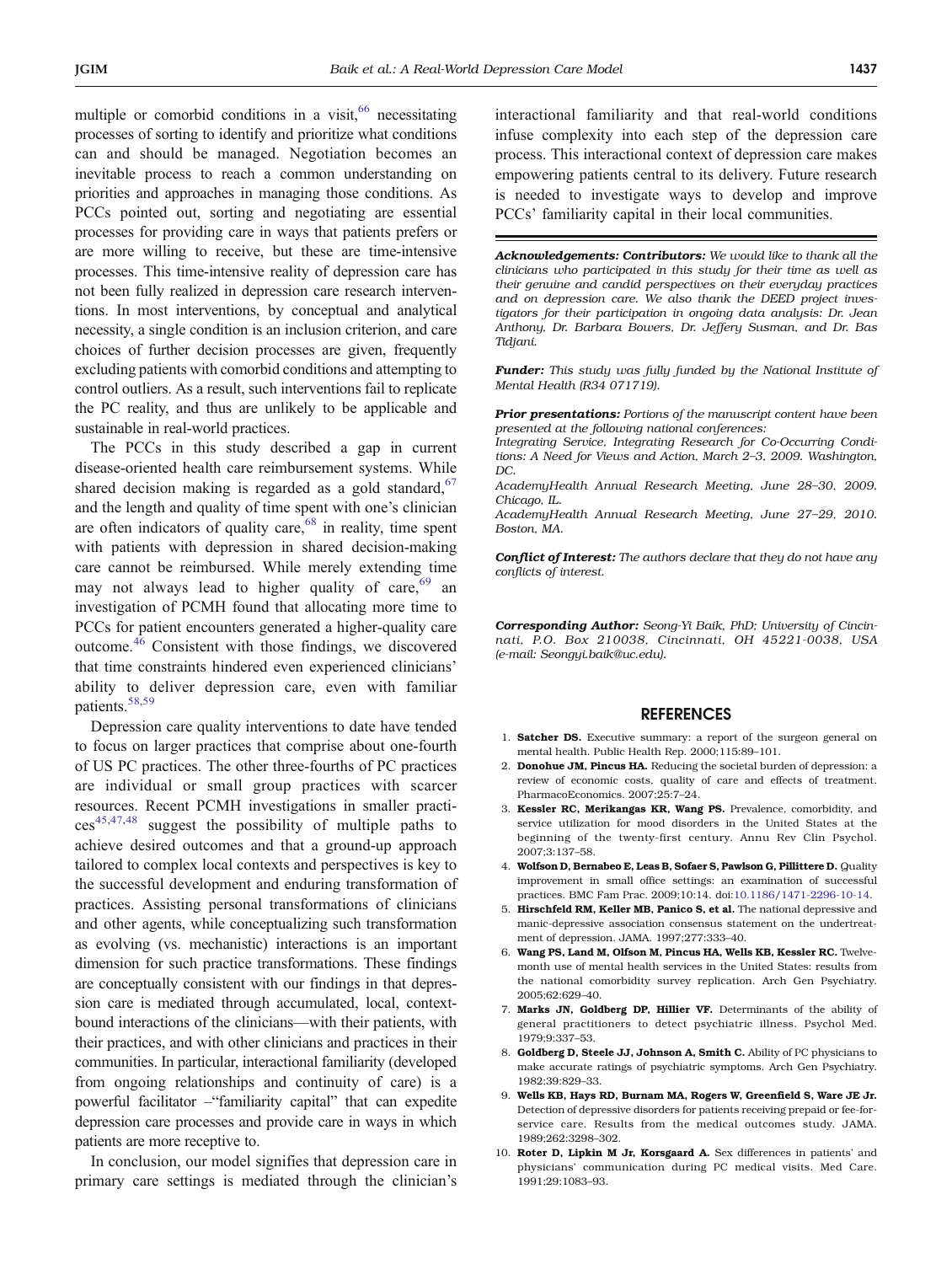- <span id="page-9-0"></span>11. Gerber PD, Barrett JE, Barrett JA, Oxman TE, Manheimer E, Smith R, et al. The relationship of presenting physical complaints to depressive symptoms in PC patients. J Gen Intern Med. 1992;7:170–3.
- 12. Main DS, Lutz LJ, Barrett JE, Matthew J, Miller RS. The role of PC clinician attitudes, beliefs, and training in the diagnosis and treatment of depression. A report from the Ambulatory Sentinel Practice Network Inc. Arch Fam Med. 1993;2:1061–6.
- 13. Cooper-Patrick L, Crum RM, Ford DE. Characteristics of patients with major depression who received care in general medical and specialty mental health settings. Med Care. 1994;32:15–24.
- 14. **Anderson SM, Harthorn BH.** Changing the psychiatric knowledge of PC physicians. The effects of a brief intervention on clinical diagnosis and treatment. Gen Hosp Psychiatry. 1990;12:177–90.
- 15. Magruder-Habib K, Zung WW, Feussner JR. Improving physicians' recognition and treatment of depression in general medical care. Results from a randomized clinical trial. Med Care. 1990;28:239–50.
- 16. Spitzer RL, Williams JB, Kroenke K, Linzer M, deGruy FV 3rd, Hahn SR, et al. Utility of a new procedure for diagnosing mental disorders in PC. The PRIME-MD 1000 study. JAMA. 1994;272:1749–56.
- 17. Thomson C, Kinmonth AL, Stevens L, Peveler RC, Stevens A, Ostler KJ, et al. Effects of a clinical-practice guideline and practice-based education on detection and outcome of depression in PC: Hampshire Depression Project randomised controlled trial. Lancet. 2000;355:185–91.
- 18. Gilbody S, Whitty P, Grimshaw J, Thomas R. Educational and organizational interventions to improve the management of depression in PC. JAMA. 2003;289:3145–51.
- 19. Wegner EH, Austin BT, Von Korff M. Organizing care for patients with chronic illness. Milbank Q. 1996;74:511–44.
- 20. Kramer TL, Beaudin CL, Thrush CR. Evaluation and treatment of depression (part I): benefits for patients, providers, and payors. Dis Manage Health Outcome. 2005;13:295–306.
- 21. Beaudin C, Kramer T. Evaluation and treatment in managed Care (part II): quality improvement programs. Dis Manage Health Outcome. 2005;13:307–16.
- 22. Coleman K, Austin BT, Brach C, Wagner EH. Evidence on the chronic model in the new millennium. Health Aff(Millwood). 2009;28:75–85.
- 23. Starfield B. Is patient-centered care the same as person-focused care? Perm J. 2011;15:63–9.
- 24. Blount A. Integrated PC: organizing the evidence. Fam Syst Health. 2003;21:121–33.
- 25. Katon W, Von Korff M, Lin E, Walker E, Simon GE, Bush T, et al. Collaborative management to achieve treatment guidelines. Impact on depression in PC. JAMA. 1995;273:1026–31.
- 26. Lin EH, Katon WJ, Simon GE, Von Korff M, Bush TM, Rutter CM, et al. Achieving guidelines for the treatment of depression in PC: is physician education enough? Med Care. 1997;35:831–42.
- 27. Hunkeler EM, Meresman JF, Hargreaves WA, Fireman B, Berman WH, Kirsch AJ, et al. Efficacy of nurse telehealth care and peer support in augmenting treatment of depression in PC. Arch Fam Med. 2000;9:700–8.
- 28. Simon GE, Vonkorff M, Rutter C, Wagner E. Randomised trial of monitoring, feedback, and management of care by telephone to improve treatment of depression in PC. BMJ. 2000;320:550–4.
- 29. Wells KB, Sherbourne C, Schoenbaum M, Duan N, Meredith L, Unutzer J, et al. Impact of disseminating quality improvement programs for depression in manage PC: a randomized controlled trial. JAMA. 2000;283:212–20.
- 30. Rost K, Nutting P, Smith J, Werner J, Duan N. Improving depression outcomes in community PC practice: a randomized trial of the QuEST Intervention. J Gen Intern Med. 2001;16:143–9.
- 31. Von Korff M, Unutzer J, Katon W, Wells K. Improving care for depression in organized health care systems. J Fam Pract. 2001;50:530–1.
- 32. Boudreau DM, Capoccia KL, Sullivan SD, Blough DK, Ellsworth AJ, Clark DL, et al. Collaborative care model to improve outcomes in major depression. Ann Pharmacother. 2002;36:585–91.
- 33. Rubenstein LV, Parker LE, Meredith LS, Alschuler A, dePillis E, Hernandez J, et al. Understanding team-based quality improvement for depression in PC. Health Serv Res. 2002;37:1009–29.
- 34. Unutzer J, Katon W, Callahan CM, Williams JW Jr, Hunkeler E, Harpole L, et al. Collaborative care management of late-life depression in the PC setting: a randomized controlled trial. JAMA. 2002;288:2836–45.
- 35. Frank RG, Huskamp HA, Pincus HA. Aligning incentives in the treatment of depression in PC with evidence-based practice. Psychiatr Serv. 2003;54:682–7.
- 36. Oxman TE, Dietrich AJ, Schulberg HC. The depression care manager and mental health specialist as collaborators within PC. Am J Geriatr Psychiatry. 2003;11:507–16.
- 37. Bruce ML, Ten Have TR, Reynolds CR 3rd, Katz II, Schulberg HC, Mulsant BH, et al. Reducing suicidal ideation and depressive symptoms in depressed older PC patients; a randomized controlled trial. JAMA. 2004;292:1081–91.
- 38. Dietrich AJ, Oxman TE, Williams JW, Schulberg HC, Bruce ML, Lee PW, et al. Re-engineering systems for the treatment of depression in PC: cluster randomised controlled trial. BMJ. 2004;329:602. Epub 2004 Sep 2.
- 39. Gaynes BN, Warden I, Madhukar TH, Wisniewski SR, Fava M, Rush AJ. What did STAR\*D teach us? Results from a large-scale, practical, clinical trial for patients with depression. Psychiatr Serv. 2009;601:1439–45.
- 40. Rubenstein LV, Chaney EF, Ober S, Felker B, Sherman SE, Lanto A, et al. Using evidence-based quality improvement methods for translating depression collaborative care research into practice. Fam Syst Health. 2010;28:91–113.
- 41. Starfield B. Contribution of PC to health systems and health. Milbank Q. 2005;83:457–502.
- 42. Boult C, Green AF, Boult LB, Pacala JT, Snyder C, Leff B. Successful models of comprehensive care for older adults with chronic conditions: evidence for the institute of medicine's "retooling for an aging America" report. J Am Geriatr Soc. 2009;57:2328–37.
- 43. Carrier E, Gourevitch MN, Shah NR. Medical homes: challenges in translating theory into practice. Med Care. 2009;47:714–22.
- 44. Lewin S, Skea Z, Entwistle VA, Zwarenstein M, Dick J. Interventions for providers to promote a patient-centered approach in clinical consultations (Review). The Cochrane Library. 2009;1:1–60.
- 45. Nutting PA, Miller WL, Crabtree BF, Jaen CR, Stewart EE, Stange KC. Initial lessons from the first national demonstration project on practice transformation to a patient-centered medical home. Ann Fam Med. 2009;7:254–60.
- 46. Reid RJ, Fishman PA, Yu O, Ross TR, Tufano JT, Soman MP, et al. Patient-centered medical home demonstration: a prospective, quasiexperimental, before and after evaluation. Am J Manag Care. 2009;5:e71–87.
- 47. Crabtree BJ, Nutting PA, Miller WL, Stange KC, Stewart EE, Jean CR. Summary of the National Demonstration Project and recommendations for the patient-centered medical home. Ann Fam Med. 2010;8:S80–90. S92.
- 48. Crabtree BF, Nutting PA, Miller WL, McDaniel RR, Stange KC, Jean CR, et al. PC practice transformation is hard work: insights from a 15 year developmental program of research. Med Care. 2011;49:S28–35.
- 49. Gilbody S, Bower P, Whitty PA. Costs and consequences of enhanced PC for depression: systematic review of randomized economic evaluations. Br J Psychiatry. 2006;189:297–308.
- 50. Unutzer J, Katon WJ, Fan MY, Schoenbaum MC, Lin EH, Della Penna RD, et al. Long-term cost effects of collaborative care for late-life depression. Am J Manag Care. 2008;14:95–100.
- 51. Kathol RG, Butler R, McAlpine DD, Kane RL. Barriers to physical and mental condition integrated service delivery. Psychosom Med. 2010;72:511–8.
- 52. Kilbourne AM, Schulberg HC, Post EP, Rollman BL, Belnap BH, Pincus HA. Translating evidence-based depression management services to community-based PC practices. Milbank Q. 2004;82:631–59.
- 53. Oxman TE, Dietrich AJ, Schulberg HC. Evidence-based models of integrated management of depression in PC. Psychiatr Clin N Am. 2005;28:1061–77.
- 54. Harkness EF, Bower PJ. On-site mental health workers delivering psychological therapy and psychosocial interventions to patients in PC: effects on the professional practice of PC providers. The Cochrane Library 2010;7:1–60. Online-Cochrane Database of Systematic Reviews 2009;1:1–60. Art. No:CD000532. DOI: [10.1002/14651858](http://dx.doi.org/10.1002/14651858). CD000532.pub2.
- 55. Glaser B, Anselm S. The Discovery of Grounded Theory: Strategies for Qualitative Research. New York: Aldine de Gruyter; 1967. Print.
- 56. Strauss A. Qualitative Analysis for Social Scientists. Cambridge: Cambridge University Press; 1987. Print.
- 57. Bowers B. Grounded Theory. In: Barbara S, ed. Paths to Knowledge: Innovative Research Methods for Nursing. Washington DC: National League for Nursing; 1989:33–59. Print. Pub No. 15–2233.
- 58. Baik SY, Gonzales JJ, Bowers BJ, Anthony JS, Tidjani B, Susman JL. Reinvention of depression instruments by PCCs. Ann Fam Med. 2010;8:224–30.